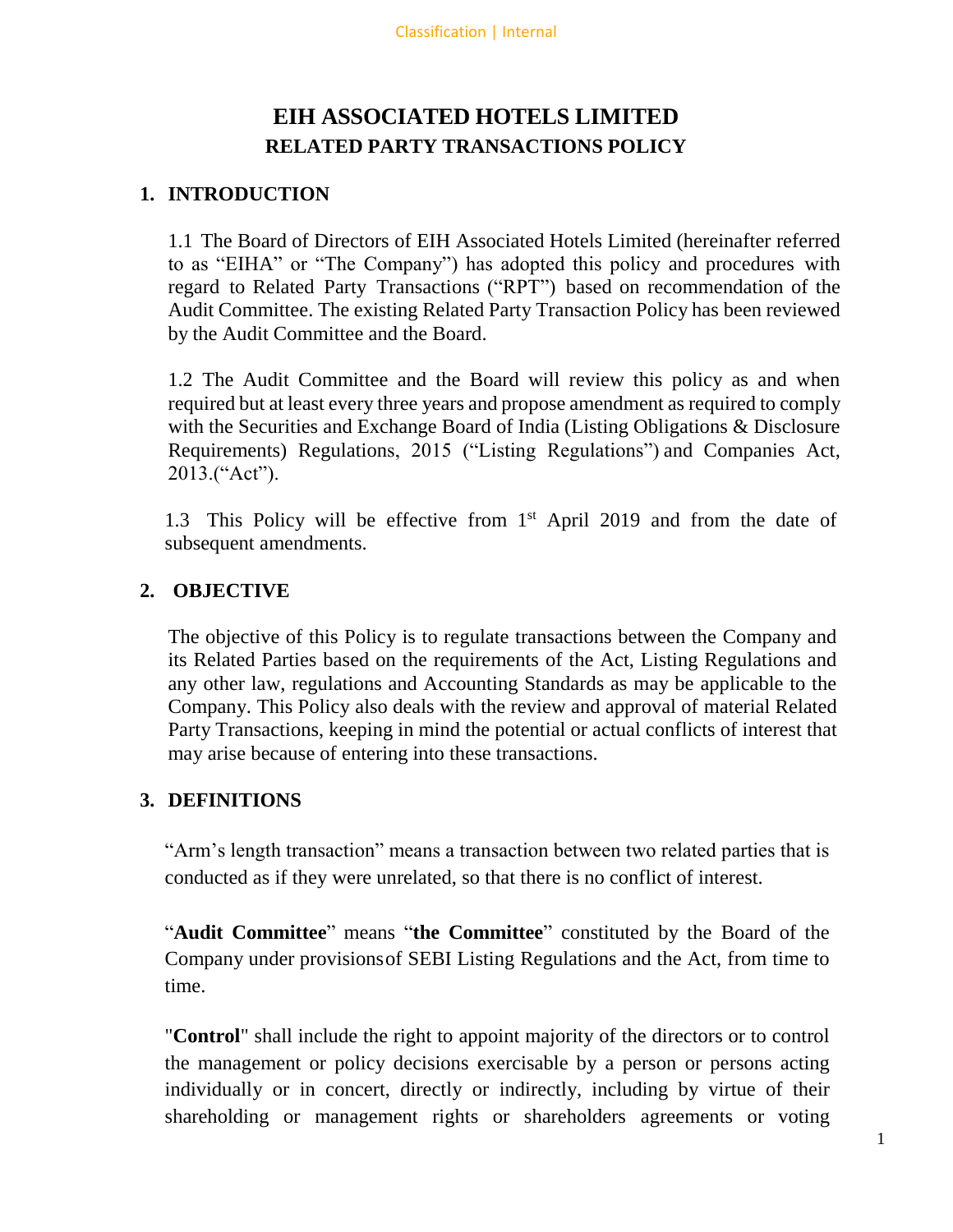agreements or in any other manner.

**"Key Managerial Personnel"** as defined under Section 2(51) of the Act shall include –

- Chief Executive Officer;
- Managing Director;
- Whole-time Directors;
- Company Secretary;
- Chief Financial Officer.
- such other officer, not more than one level below the directors who is in whole-time employment, designated as key managerial personnel by the Board; and

**"Material Related Party Transaction"** means a Related Party Transaction which individually or taken together with previous transactions during the financial year, exceeds rupees 1000 crore or ten (10%) percent of the annual consolidated turnover of the Company as per the last audited financial statements of the Company, whichever is lower or such limits as may be prescribed either in the Act or the Listing Regulations, whichever is stricter,including any amendment or modification thereof, as may be applicable.

Notwithstanding the above, a transaction involving payments made to a related party with respect to brand usage or royalty shall be considered material if the transaction(s) to be entered into individually or taken together with previous transactions during a financial year, exceed five (5%) percent of the annual consolidated turnover of the Company as per the last audited financial statements.

**"Material Modification"** means a subsequent modification of 20% (twenty) or more of transaction with a related party which is already approved as per the Policy, or where it exceed the materiality threshold under this policy.

**"Promoter" and "promoter group"** shall have the meaning assigned to them in clauses (za) and (zb) of sub-section (1) of regulation 2 of the Securities and Exchange Board of India (Issue of Capital and Disclosure Requirements) Regulations, 2018.

**"Relative"** means a relative as defined in Section 2(77) of the Act and includes anyone who is related in any of the following manner:

- a. Members of a Hindu Undivided Family;
- b. Husband and Wife;
- c. Father\*, Mother\*, Son\*, Son's Wife, Daughter, Daughter's Husband, Brother\* and Sister\* (including step\*)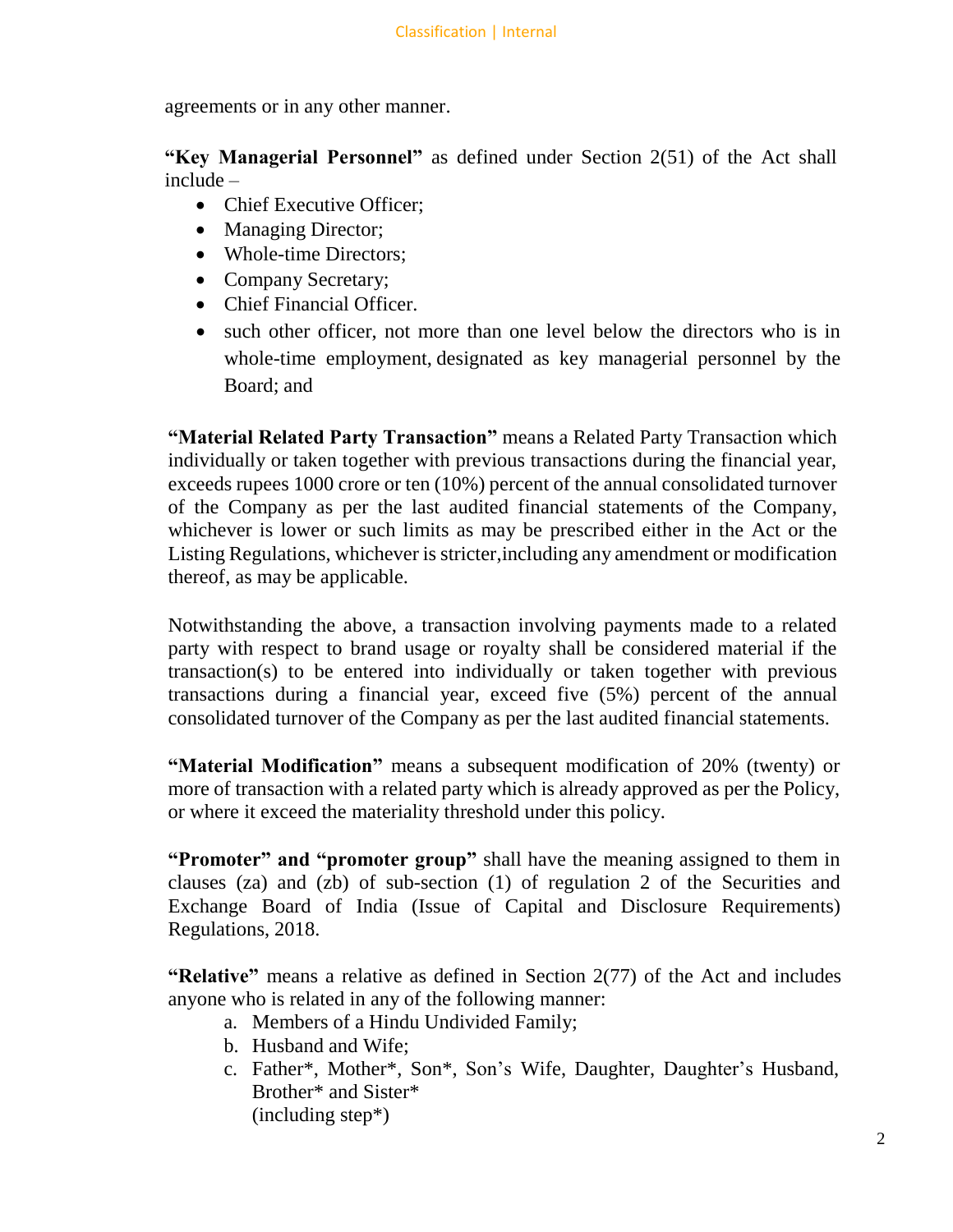**"Related Party"** means such person or entity as is a Related Party under Section 2(76) of the Act or any other applicable law or accounting standards.

Provided that:

- (a) any person or entity forming a part of the promoter or promoter group of the listed entity; or
- (b) any person or any entity, holding equity shares:
	- (i) of twenty per cent or more; or
	- (ii) of ten per cent or more, with effect from April 1, 2023;

in the listed entity either directly or on a beneficial interest basis as provided under section 89 of the Companies Act, 2013, at any time, during the immediate preceding financial year;

shall be deemed to be a related party:"

**"Related Party Transaction"** means any transaction between the Company and any Related Party for transfer of resources, services or obligations, regardless of whether a price is charged, as defined under Regulation 2(1)(zc) of the SEBI Listing Regulations and Section 188 of the Act.

A "Transaction" with a Related Party shall be construed to include a single transaction or a group of transactions in a contract,

regardless of whether a price is charged and a "transaction" with a related party shall be construed to include a single transaction or a group of transactions in a contract.

Further, in terms of Section 188(1) of the Companies Act, 2013, the following Transaction(s) between the Company and any Related Party, shall be Related Party Transactions:–

- a. Sale, purchase or supply of any goods or materials directly or through appointment of agent;
- b. Selling or otherwise disposing of, or buying property of any kind directly or through appointment of agent;
- c. Leasing of property of any kind;
- d. Availing or rendering of any services directly or through appointment of agent;
- e. Such related party's appointment to any office or place of profit in the Company, its subsidiary Company or associate Company;
- f. Underwriting the subscription of any securities or derivatives thereof, of the Company.

(The above is an indicative list and not an exhaustive one).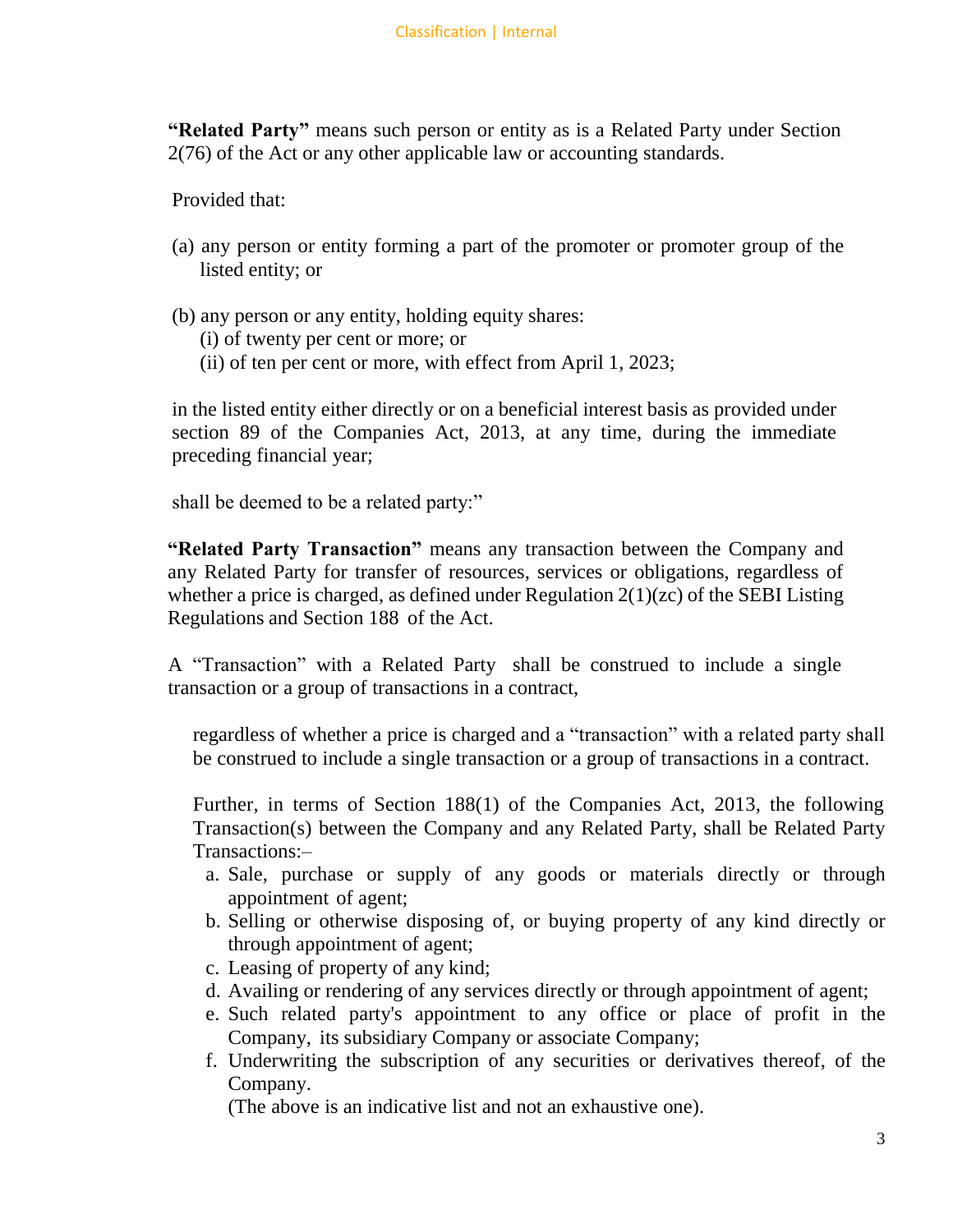Provided that the following shall not be a Related Party Transaction:

- (a) the issue of specified securities on a preferential basis, subject to compliance of the requirements under the Securities and Exchange Board of India (Issue of Capital and Disclosure Requirements) Regulations, 2018;
- (b) the following corporate actions by the Company which are uniformly applicable/offered to all shareholders in proportion to their shareholding:
	- i. payment of dividend;
	- ii. subdivision or consolidation of securities;
	- iii. issuance of securities by way of a rights issue or a bonus issue; and
	- iv. buy-back of securities.

### **4. THE POLICY**

The Audit Committee shall review and approve all Related Party Transactions based on this Policy.

All proposed Related Party Transactions and subsequent material modification must be reported to the Audit Committee for prior approval by the Committee in accordance with this Policy. In case of frequent/ regular/ repetitive transactions which are in the normal course of business of the Company, the Committee may grant standing pre-approval or omnibus approval, details of hereof are given in a separate section of this Policy.

Provided that only those members of the Audit Committee, who are independent directors, shall approve related party transactions.

#### **4.1 Identification of Related Party Transactions**

Each Director and Key Managerial Personnel shall at the beginning of the financial year, provide a declaration containing the following information to the Company which shall be updated whenever there is any change in such information.

- 1. Name of his/her Relatives;
- 2. Partnership firms in which he/she or his/her Relative is a partner;
- 3. Private companies in which he/she is a member/Director;
- 4. Public companies in which he/she is a Director and holds along with his/her Relatives more than two ( 2%) percent of paid-up share capital;
- 5. Any Body Corporate whose Board of Directors, Managing Director or Manager is accustomed to act in accordance with his/her advice, directions or instructions; and
- 6. Persons on whose advice, directions or instructions, he/she is accustomed to act (other than advice, directions or instructions obtained from a person in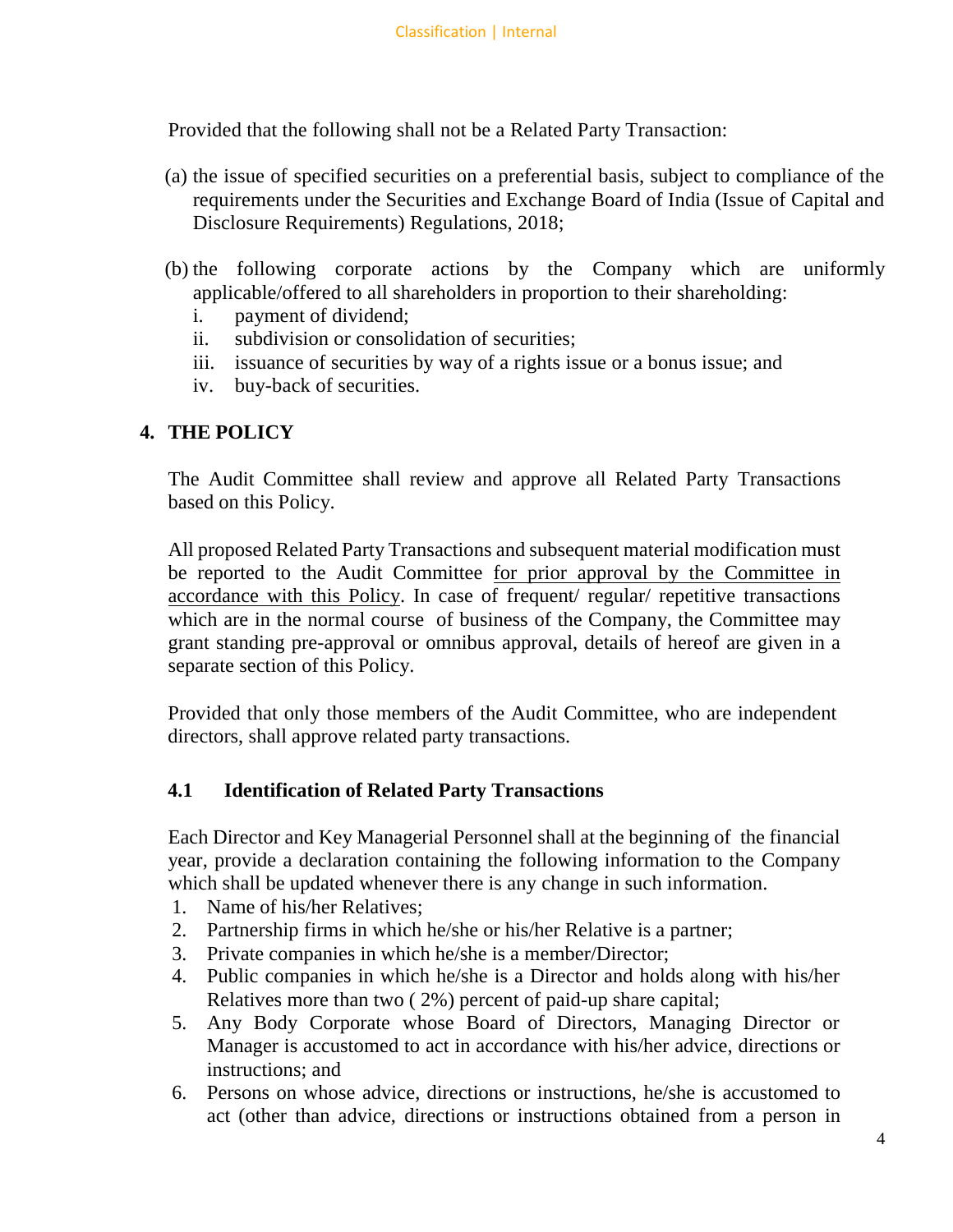professional capacity).

Each Director and the Key Managerial Personnel shall also give notice to the Company of any potential Related Party Transaction where he may be considered interested. The Director or Key Managerial Personnel will ensure that the notice of any potential Related Party Transaction is delivered well in advance so that the Audit Committee has adequate time to review and approve the transaction.

# **4.2 Review and Approval of Related Party Transaction**

## **a. Approval Matrix**

| <b>Transaction</b>        | <b>Approving</b>          | <b>Related</b><br><b>Party</b> | <b>Threshold</b>                |
|---------------------------|---------------------------|--------------------------------|---------------------------------|
| <b>Type</b>               | <b>Authority</b>          | <b>Transaction (RPT)</b>       |                                 |
| Transactions with         | Audit                     | of<br>All<br>types             | Not applicable                  |
| <b>Related Parties in</b> | Committee                 | Transactions                   |                                 |
| ordinary<br>the           |                           |                                |                                 |
| course of business        |                           |                                |                                 |
| arm's<br>and<br>at        |                           |                                |                                 |
| length<br>and             |                           |                                |                                 |
| subsequent                |                           |                                |                                 |
| material                  |                           |                                |                                 |
| modifications             |                           |                                |                                 |
| thereof                   |                           |                                |                                 |
| RPT's are not in          | Audit                     | a. Sale, purchase<br><b>or</b> | Ten $(10\%)$ percent or moreof  |
| ordinary<br>the           | Committee                 | supply of any goods            | the turnover of the company;    |
| of                        | and the Board             | or materials                   |                                 |
| course                    |                           |                                |                                 |
| business or <b>not</b> at |                           |                                | Ten $(10\%)$ percent or more of |
| arm's length and          | If the RPT's              | b. Selling or buying           | net worth of the company;       |
| subsequent                | are as per the            | property of any kind           |                                 |
| material                  | Threshold                 |                                |                                 |
| modifications             | specified<br>in           | c. Leasing of property         | Ten (10%) percent or moreof     |
| thereof                   | column<br>4,              | of any kind                    | the networth of the company;    |
|                           | Audit                     |                                |                                 |
|                           | Committee,                | d. Availing<br><b>or</b>       | Ten $(10\%)$ percent or more of |
|                           | the Board<br>$\mathbf{d}$ | rendering<br>of<br>any         | the turnover of the company;    |
|                           | Directors and             | services                       |                                 |
|                           | the                       |                                |                                 |
|                           | Shareholders              | Appointment<br>to<br>e.        | Monthly<br>remuneration         |
|                           |                           | anyoffice or place of          | exceeding two and half lakh     |
|                           |                           | profit                         | rupees (Rupees 2,50,000);       |
|                           |                           |                                |                                 |
|                           |                           | f.<br>Underwriting<br>the      | One $(1%)$ percent of the net   |
|                           |                           | of<br>subscription             | worth of the Company.           |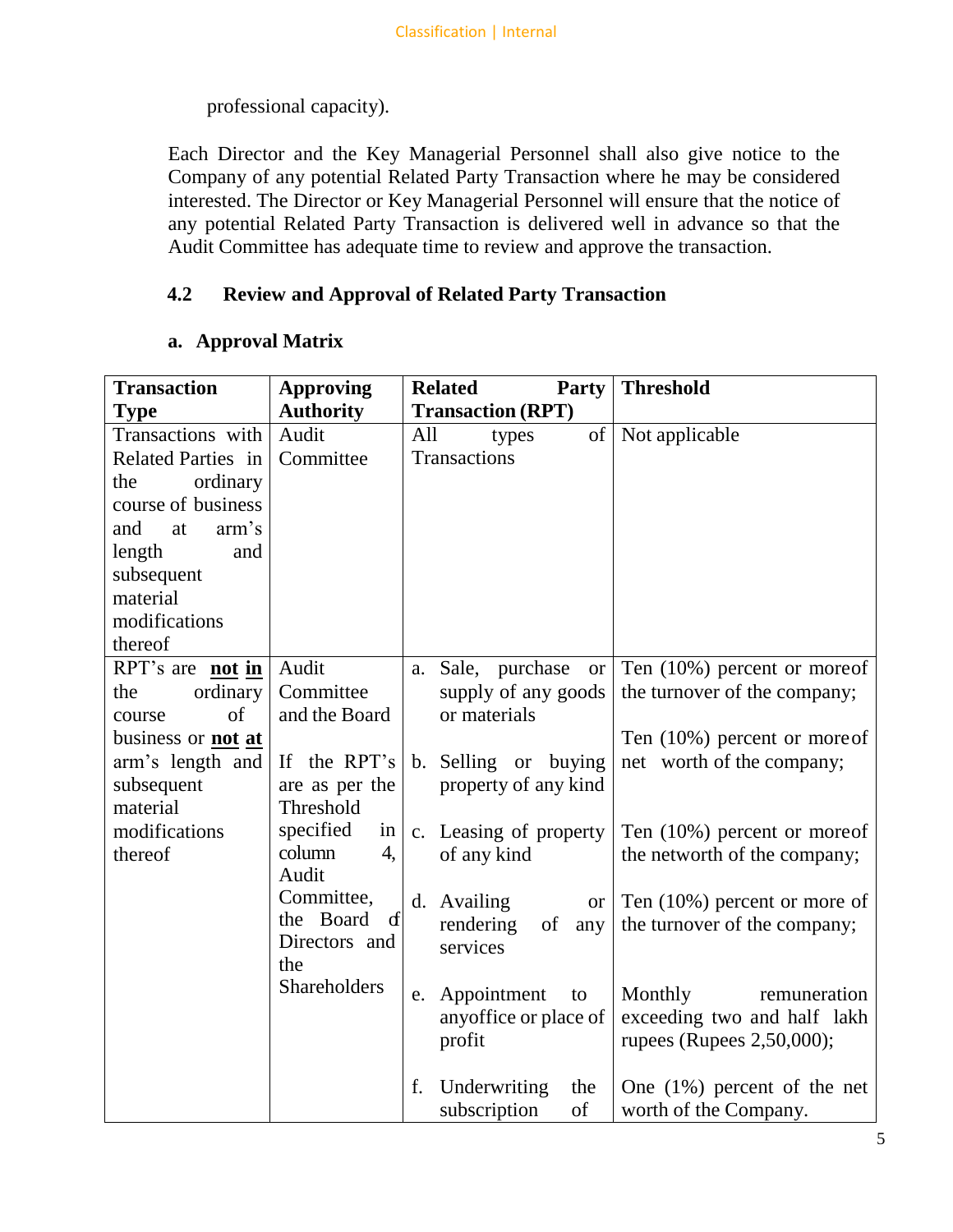|                                                                                                                       |                                                                           | any securities<br><b>or</b><br>derivatives                                             |                                                                                                                                                                                                                                                                                             |
|-----------------------------------------------------------------------------------------------------------------------|---------------------------------------------------------------------------|----------------------------------------------------------------------------------------|---------------------------------------------------------------------------------------------------------------------------------------------------------------------------------------------------------------------------------------------------------------------------------------------|
| Material RPT and Audit<br>subsequent<br>material<br>modifications<br>thereof                                          | Committee,<br><b>Board</b><br>$\sigma$ f<br>Directors and<br>Shareholders | All<br>of<br>a)<br>types<br>Transactions excluding<br>brand<br>and<br>usage<br>royalty | Individually or taken together<br>with previous<br>transactions<br>a financial<br>during<br>year,<br>exceeds rupees 1000 crore or<br>ten $(10\%)$ percent of the<br>Consolidated<br>Annual<br>Turnover of the company as<br>per the last AuditedFinancial<br>Statement, whichever is lower. |
|                                                                                                                       |                                                                           | b) Brand usage and<br>Royalty<br>payments<br>transactions                              | Individually or taken together<br>with previous transactions<br>during afinancial year, exceed<br>five $(5\%)$ percent of the annual<br>consolidated turnover of the<br>as per the last<br>company<br>Audited<br>Financial<br>Statement.                                                    |
| Transaction<br>which subsidiary is Committee of<br>a party but listed EIH<br>entity is not a party $\vert$ Associated | to Audit<br>Hotels<br>Limited                                             | All type of transactions                                                               | Individually or taken together<br>previous<br>transactions<br>with<br>during a financial year exceeds<br>ten per cent of the annual<br>consolidated turnover of the<br>listed entity                                                                                                        |
|                                                                                                                       |                                                                           |                                                                                        | w.e.f. $01.04.2023$ exceeds ten<br>per cent of the annual standalone<br>turnover, as per the last audited<br>financial statements of the<br>subsidiary                                                                                                                                      |

As per Regulation 23(5)(b) of the listing regulations, in case of any Material Related Party Transaction with a wholly owned subsidiary whose accounts are consolidated with such holding company, prior approval of the Audit Committee will not be required.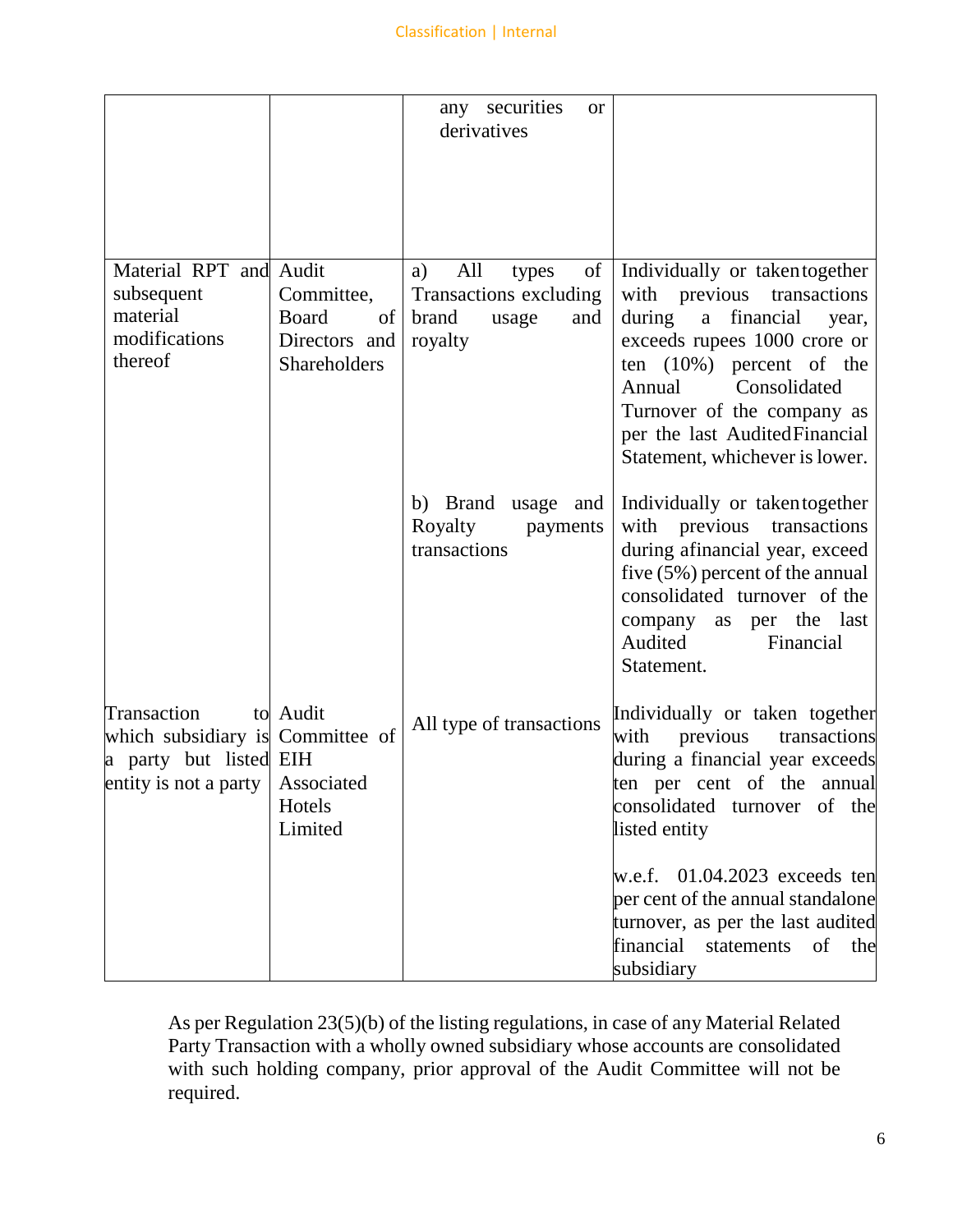As per Regulation 23(4) of the listing regulations, all Material Related Party Transactions shall require approval of the shareholders through resolution and no related party shall vote to approve such resolutions whether the entity is a related party to the particular transaction or not.

### **b. Consideration by the Committee in approving the proposed Transactions**

In determining whether to approve a Related Party Transaction, the Committee will consider the following factors among others, to the extent relevant to the transaction:

- i) Whether the terms of the Related Party Transaction are fair and on arm's length basis;
- ii) Whether the Related Party Transaction is beneficial to the Company;
- iii) Whether the transaction is a Material Related Party Transaction;
- iv) Whether there are any business reasons for the Company to enter into the Related Party Transaction and the alternative available, if any;
- v) Whether the Related Party Transaction would affect the independence ofthe Directors/ KMP;
- vi) Whether the proposed transaction includes any potential reputational risk issue.

### **c. Determination of Arm's Length Transaction**

In order to determine whether a transaction is at arm's length, the Audit Committee/Board will exercise its own judgement based on its assessment from the information furnished and the relevant factors concerning each such transaction. The Audit Committee may also rely on third party professional certifications including latest available reports on pricing carried out by independent consultants to ascertain whether the transaction is at arm's length. For new transactions, the Committee may determine the appropriate methods.

#### **d. Ordinary Course of Business**

Related Party Transactions that are part of regular business activities shall be considered to be in the ordinary course of business. The criteria that may be considered for this purpose are as below:

- i) Nature and scope of the transaction and its consistency in general with the operations of the Company;
- ii) Possibility of entering such transaction with third parties;
- iii) Size of the transaction in relation to the prevailing market.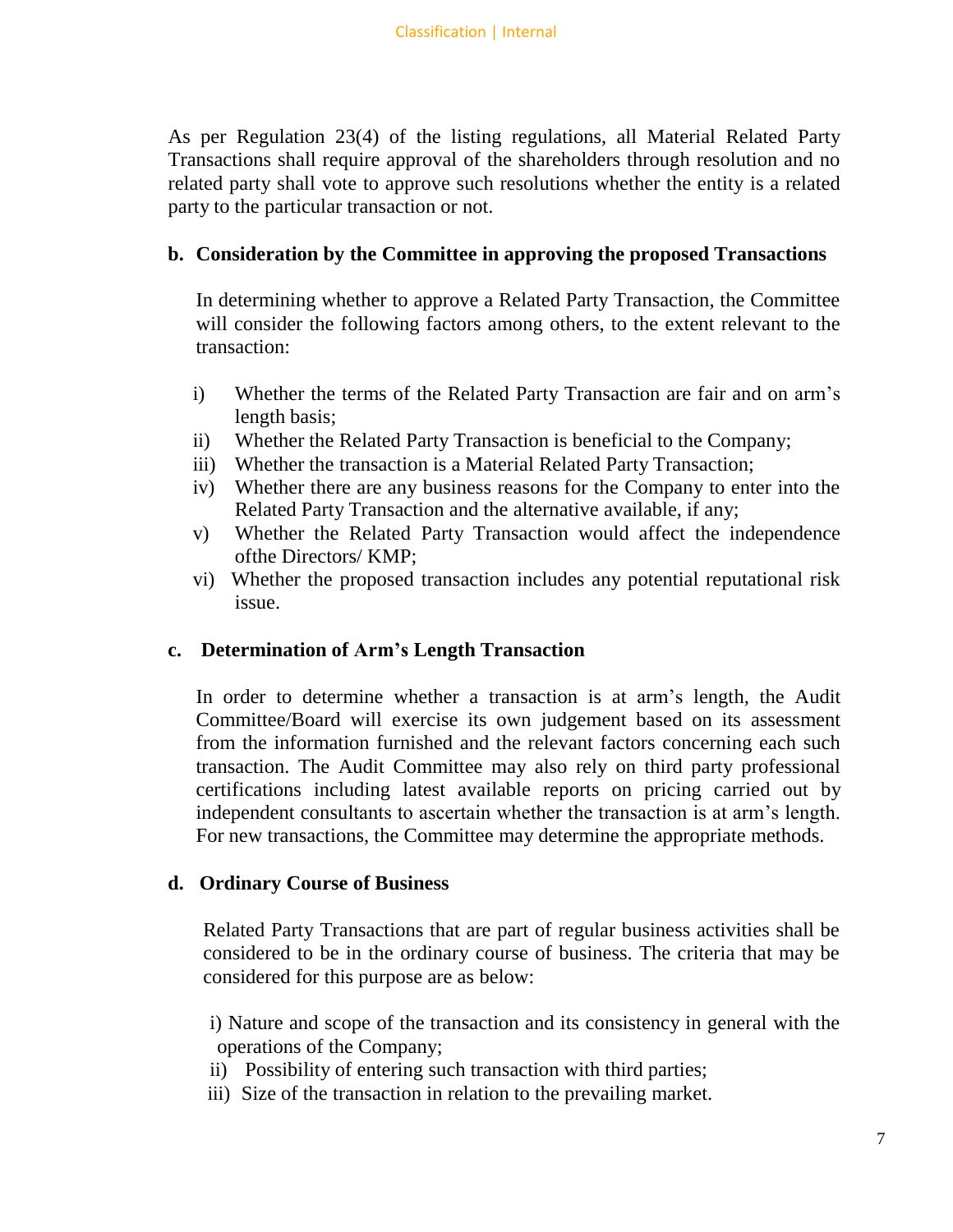#### **4.3 Approval by the Board**

If the Committee determines that a Related Party Transaction should be brought before the Board, or if the Board in any case elects to review any such matter or if it is mandatory under any law for the Board to approve the Related Party Transaction, then the Board shall consider and approve the Related Party Transaction at a meeting and the considerations set forth above shall apply to the Board's review and approval of the matter, with such modifications as may be necessary or appropriate under thecircumstances.

#### **4.4 Omnibus Approval by the Committee**

In case of frequent/ regular/ repetitive transactions which are in the normal course of business of the Company, the Committee may grant omnibus approval. While granting the approval, the Audit Committee shall satisfy itself of the need for the omnibus approval and that it is in the interest of the Company. The omnibus approval shall specify the following:

- a. Name of the Related Party;
- b. Nature of the transaction;
- c. Period of the transaction;
- d. Maximum amount of the transaction that can be entered into;
- e. Indicative base price/ current contracted price and allowable variation in price, if any;
- f. Such other conditions as the Audit Committee may deem fit.

Such transactions will be deemed to be pre-approved and may not require any further approval of the Audit Committee for each specific transaction unless the price, value of material terms of the contract or arrangement have been varied/amended. Any proposed variations/ amendments to these factors shall require a prior approval of the Committee.

Further, where the need for the Related Party Transaction cannot be foreseen and all prescribed details are not available, Committee may grant omnibus approval subject to the value per transaction not exceeding Rs 1,00,00,000 (Rupees One crore only). The details of such transactions shall be reported at the next meeting of the Audit Committee for ratification.

Further, the Committee shall on an annual basis review and assess such transactions including the limits to ensure that they are in compliance with this Policy. The omnibus approval shall be valid for a period of one year and fresh approval shall be obtained after the expiry of one year.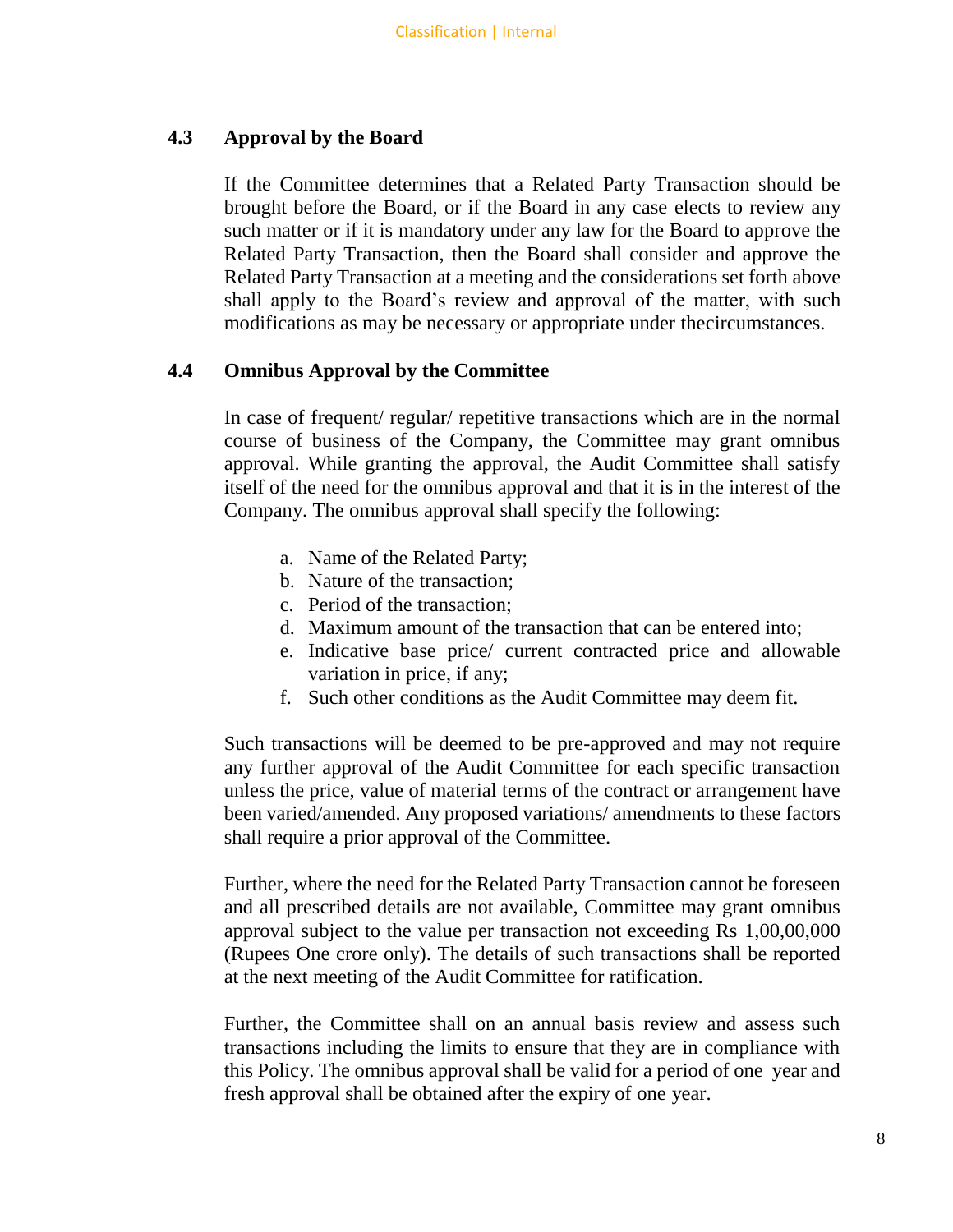#### **5. Non-compliance of the Policy**

If a Related Party Transaction is entered into by the Company without being approved under the policy, the same shall be reviewed by the Committee. The Committee shall evaluate the transaction and all options available to the Company including ratification, revision or termination of the transaction. The Committee shall also examine the facts and circumstances pertaining to the failure of reporting such Related PartyTransaction to the Committee under the Policy, and take such action as it may deem appropriate.

A Related Party Transaction entered into without approval under this Policy shall not be deemed to violate this policy, or to be invalid or unenforceable, so long as the transaction is approved or ratified as soon as reasonably practical after any Officer/ Director of the Company becomes aware of such transaction.

In a case where the Committee determines not to ratify a Related Party Transaction that has been commenced without approval, the Committee may direct additional actions including, but not limited to immediate discontinuation of the transaction. In connection with such review, the Committee has the authority to modify or waive any procedural requirements of the Policy.

#### **6. Disclosures**

- **6.1** Details of all Material Related Party Transactions shall be disclosed quarterly along with the compliance report on Corporate Governance;
- **6.2** The Company shall disclose the policy on dealing with Related Party Transaction on its website and a web-link shall be provided in the Annual Report;
- **6.3** The Company shall submit disclosures of related party transactions on a consolidated basis, in the format specified in the relevant accounting standards to the stock exchanges and publish the same on its website.
- **6.4** The Annual Report of the Company shall make disclosures in compliance with the Accounting Standard on "Related PartyDisclosures" as under: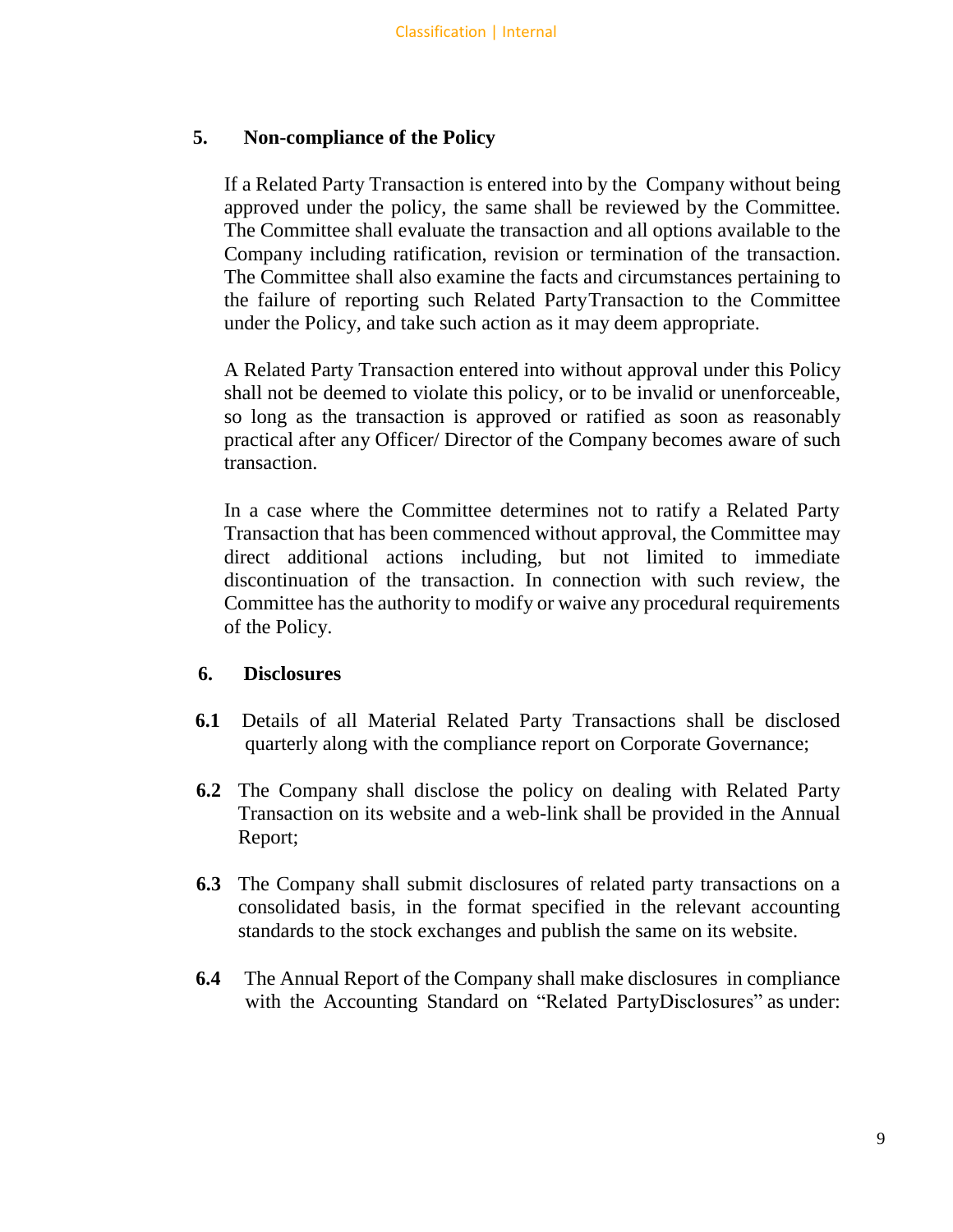| $\mathbf{A}$         |                                       |                                                                                                                                                                                                                                                                                                             |  |
|----------------------|---------------------------------------|-------------------------------------------------------------------------------------------------------------------------------------------------------------------------------------------------------------------------------------------------------------------------------------------------------------|--|
| S.<br>N <sub>0</sub> | the  <br>$\mathbf{In}$<br>accounts of | Disclosure of amounts at the year end and the<br>amount of loans/ advances/<br>maximum<br>investments outstanding during the year                                                                                                                                                                           |  |
| 1.                   | Holding<br>Company                    | i) Loans and advances in the nature of loans to<br>subsidiaries by name and amount;<br>ii) Loans and advances in the nature of loans to<br>associates by name and amount;<br>iii) Loans and advances in the nature of loans to<br>firms/ companies in which directors are interested<br>by name and amount. |  |
| 2.                   | Subsidiary                            | Same disclosures as applicable to the parent<br>company in the accounts of the subsidiary<br>company.                                                                                                                                                                                                       |  |
| 3.                   | Holding<br>Company                    | Investments by the borrower in the shares of parent<br>company and subsidiary company, when the<br>company has made a loan or advance in the nature<br>of loan.                                                                                                                                             |  |

**B)** Disclosures of transactions of the company with any person or entity belonging to the promoter/promoter group which hold(s) ten (10%) percent or more Shareholding in the Company, in the format prescribed in the relevant accounting standards for annual results.

**Surin Kapadia P.R.S. Oberoi Chairperson - Audit Committee Chairperson**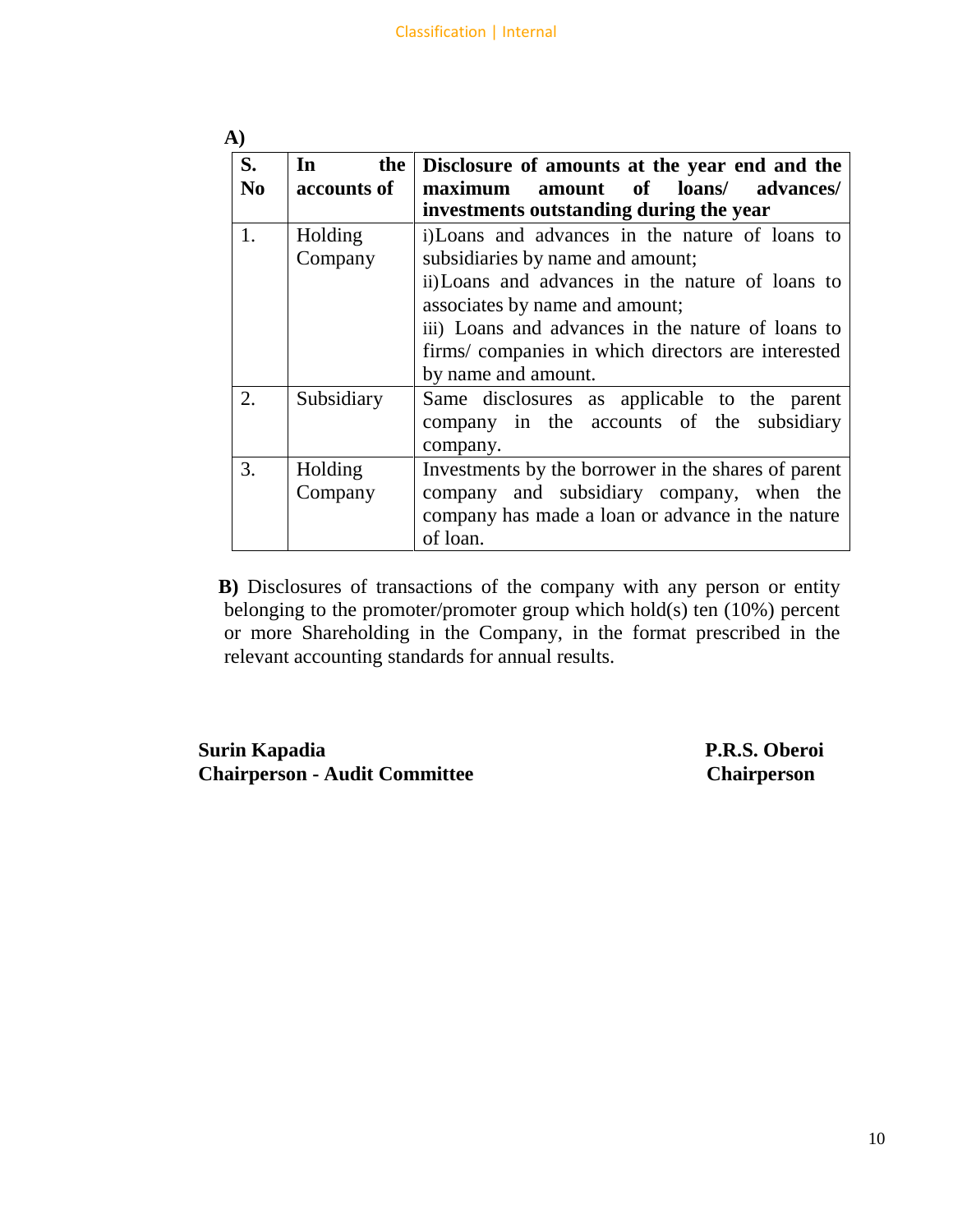# **Annexure - I**

# **INFORMATION TO BE PROVIDED TO THE AUDIT COMMITTEE / BOARD IN RELATION TO THE PROPOSED RELATED PARTY TRANSACTION (TO THE EXTENT RELEVANT TO THE TRANSACTION):**

- a. Type, material terms and particulars of the proposed transaction;
- b. Name of the related party and its relationship with the Company or its subsidiary, including nature of its concern or interest (financial or otherwise);
- c. Tenure of the proposed transaction (particular tenure shall be specified);
- d. Value of the proposed transaction;
- e. The percentage of the Company's annual consolidated turnover, for the immediately preceding financial year, that is represented by the value of the proposed transaction (and for a RPT involving a subsidiary, such percentage calculated on the basis of the subsidiary's annual turnover on a standalone basis shall be additionally provided);
- f. If the transaction relates to any loans, inter-corporate deposits, advances or investments made or given by the Company or its subsidiary:
	- i) details of the source of funds in connection with the proposed transaction;
	- ii) where any financial indebtedness is incurred to make or give loans, inter-corporate deposits, advances or investments,
		- nature of indebtedness:
		- cost of funds; and
		- tenure;
	- iii) applicable terms, including covenants, tenure, interest rate and repayment schedule, whether secured or unsecured; if secured, the nature of security; and
	- iv) the purpose for which the funds will be utilized by the ultimate beneficiary of such funds pursuant to the Transaction
	- g. Justification as to why the Transaction is in the interest of the Company;
	- h. A copy of the valuation or other external party report, if any such report has been relied upon;
	- i. Percentage of the counter-party's annual consolidated turnover that is represented by the value of the proposed Transaction on a voluntary basis;
	- j. Any other information that may be relevant